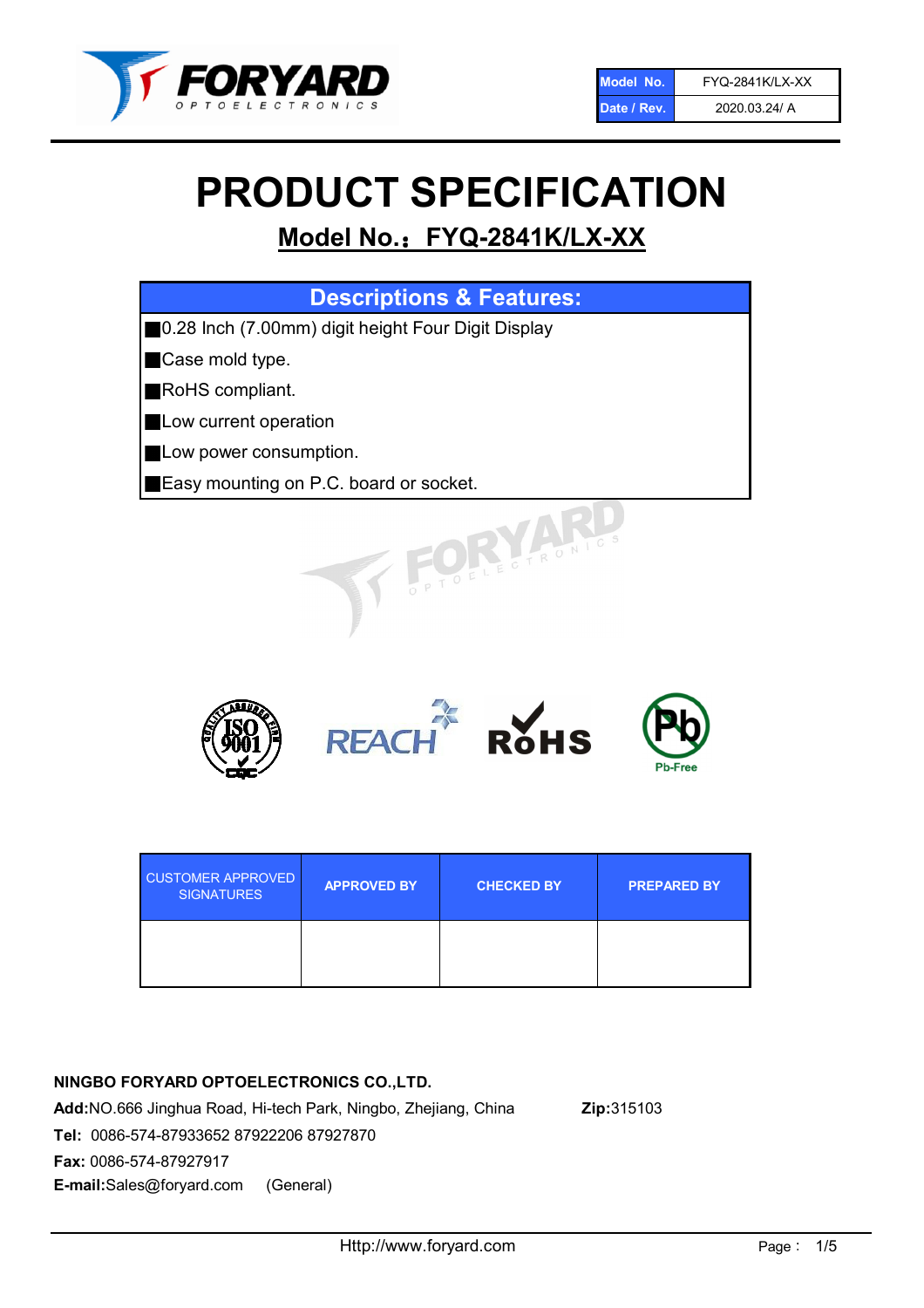

| Model No.   | <b>FYQ-2841K/LX-XX</b> |
|-------------|------------------------|
| Date / Rev. | 2020.03.24/ A          |

### Model No.: FYQ-2841K/LX-XX

### ■ -XX: REF Surface / Epoxy color

| Color<br><b>Number</b>      |                |                                                   |             |                |
|-----------------------------|----------------|---------------------------------------------------|-------------|----------------|
| REF Surface Color   O White |                | ○ Black  ○ Gray                                   | $\circ$ Red | $\circ$ Green  |
| Epoxy Color                 | I⊖ Water Clear | $\mathbin{\varcap}$ White $\mathbin{\varcap}$ Red | IO Green∶   | $\circ$ Yellow |

#### ■ Mechanical Dimensions



Notes:

- 1. All pins are Φ0.45[.019]mm
- 2. Dimension in millimeter [inch], tolerance is ±0.25 [.010] and angle is ±1° unless otherwise noted.
- 3. Bending≤Length\*1%.
- 4.The specifications,characteristics and technical data described in the datasheet are subject to change without prior notice.
- 5.The drawing is different from the actual one, please refer to the sample.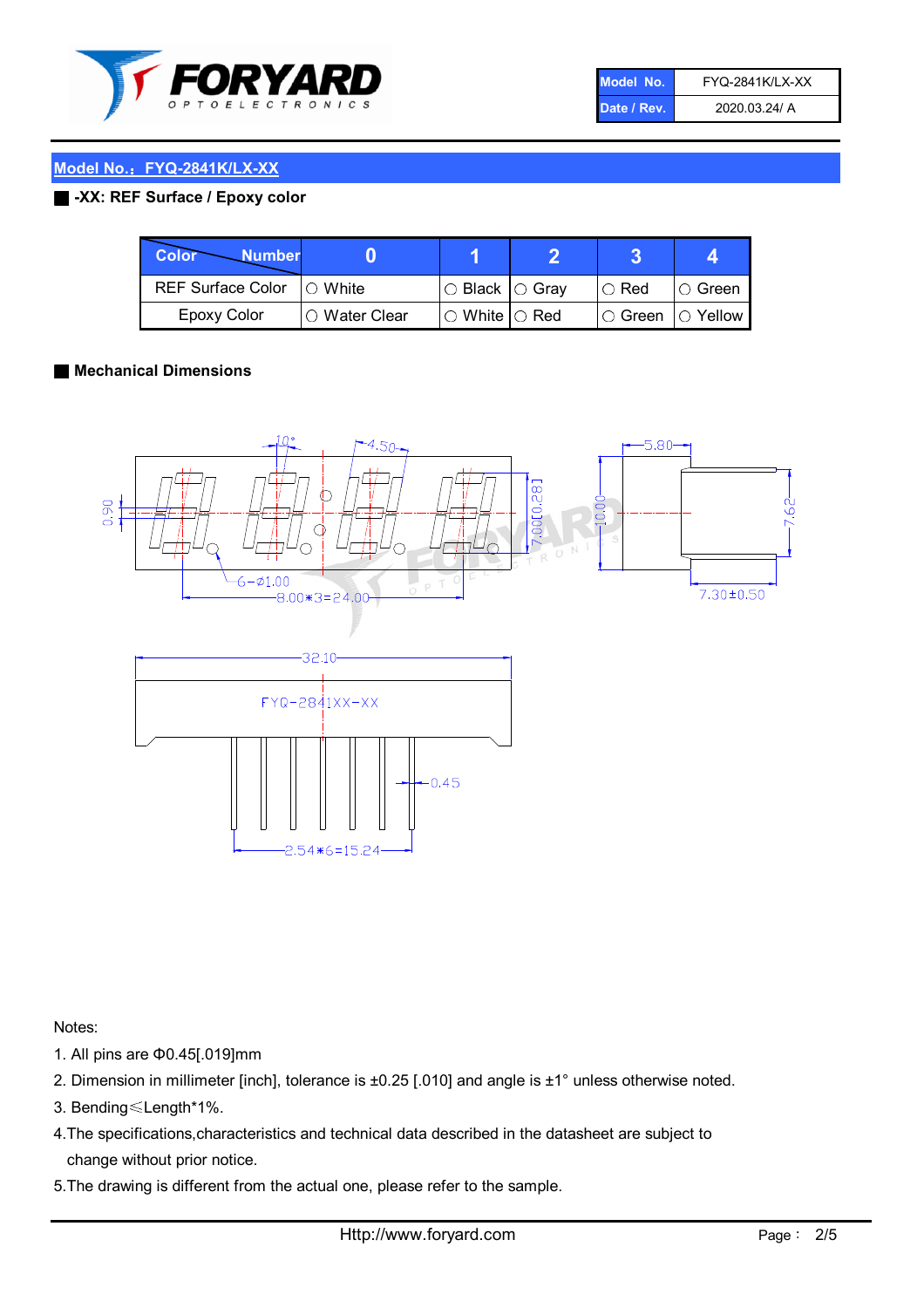

| Model No.   | <b>FYQ-2841K/LX-XX</b> |
|-------------|------------------------|
| Date / Rev. | 2020.03.24/ A          |

# Model No.: FYQ-2841K/LX-XX

■ All Light On Segments Feature & Pin Position





■ Internal Circuit Diagrams

FYQ-2841KX



 $FYQ - 2841LX$ 

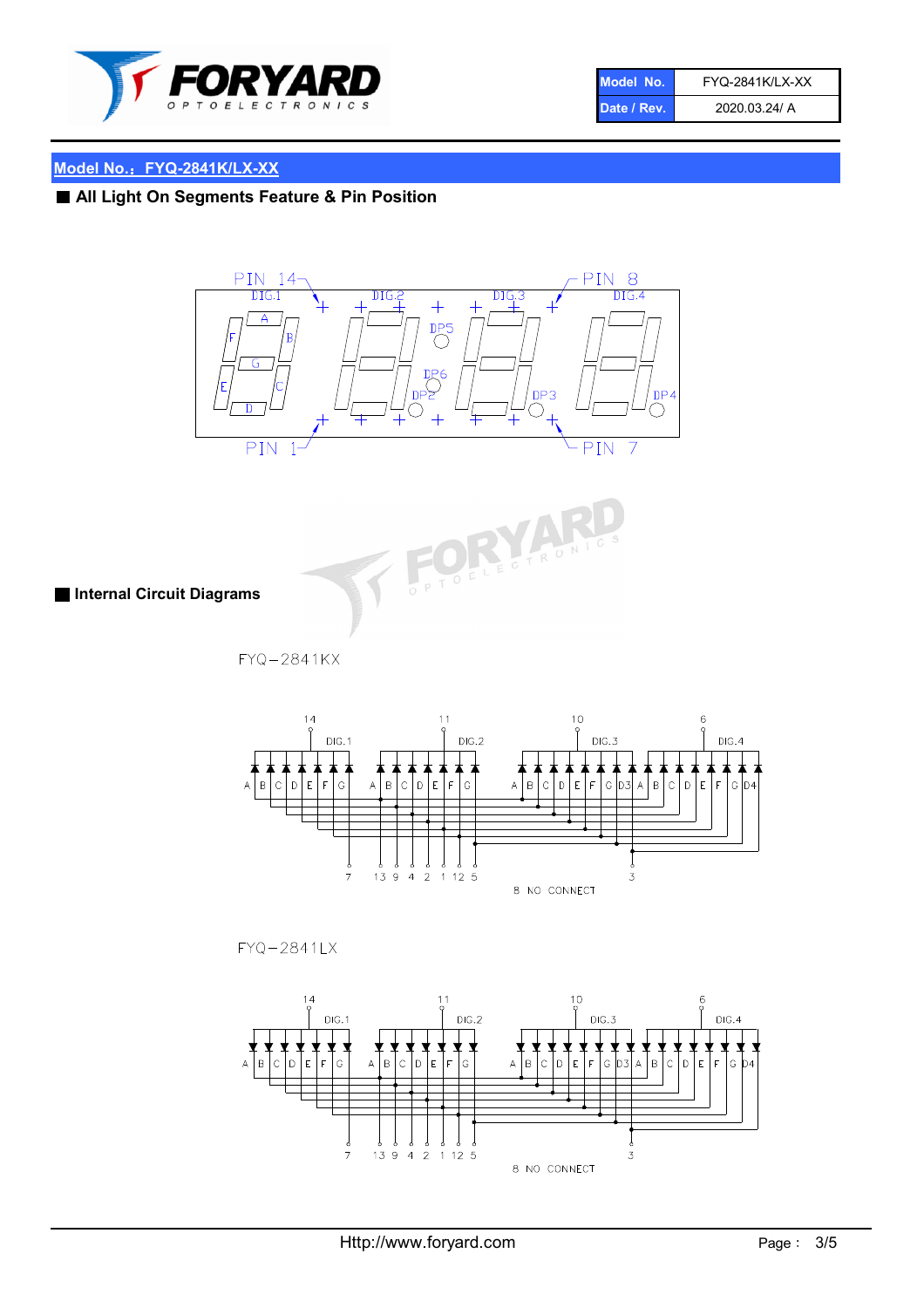

| Model No.   | <b>FYQ-2841K/LX-XX</b> |
|-------------|------------------------|
| Date / Rev. | 2020.03.24/ A          |

(Ta=25℃)

#### Model No.: FYQ-2841K/LX-XX

#### Absolute maximum

| solute maximum ratings       |               |                       |              |            | (Ta=25℃)    |
|------------------------------|---------------|-----------------------|--------------|------------|-------------|
| <b>Parameter</b>             | <b>Symbol</b> | <b>Test Condition</b> | <b>Value</b> |            |             |
|                              |               |                       | <b>Min</b>   | <b>Max</b> | <b>Unit</b> |
| Reverse Voltage              | VR            | $IR = 30$             | 5            |            |             |
| <b>Forward Current</b>       | ΙF            |                       |              | 30         | mA          |
| Power Dissipation            | Pd            |                       |              | 100        | mW          |
| <b>Pulse Current</b>         | Ipeak         | Duty=0.1mS,1KHz       |              | 150        | mA          |
| <b>Operating Temperature</b> | Topr          |                       | $-40$        | $+85$      | °C          |
| Storage Temperature          | Tstr          |                       | $-40$        | $+85$      | °C          |

#### ■ Electrical-Optical Characteristics

#### ● Color Code & Chip Characteristics:(Test Condition:IF=20mA)

Typ Max S | Hi $\textsf{Red}$  | AlGaInP | 660nm LE 20nm | 2.00 | 2.50 D | Super Red | AIGaAs/DH | 650nm | 20nm | 2.00 | 2.50 E | Orange | GaAsP | 625nm | 35nm | 2.00 | 2.50 A | Amber | GaAsP | 610nm | 35nm | 2.00 | 2.50 Y | Yellow | GaAsP | 590nm | 35nm | 2.00 | 2.50 G Yellow Green AIGaInP | 570nm | 10nm | 2.00 | 2.50 3.00 3.80 3.00 3.80 W | White | InGaN/GaN | X=0.29,Y=0.30 |CCT:9500K| 3.00 | 3.80 UHR Ultra Hi Red  $\vert$  AIGaInP  $\vert$  640nm  $\vert$  20nm  $\vert$  2.00  $\vert$  2.50 UR | Ultra Red | AlGaInP | 635nm | 20nm | 2.00 | 2.50 UE Ultra Orange | AIGaInP | 625nm | 20nm | 2.00 | 2.50 UA Ultra Amber | AIGaInP | 610nm | 20nm | 2.00 | 2.50  $UV$  Ultra Yellow  $\vert$  AlGaInP  $\vert$  590nm  $\vert$  20nm  $\vert$  2.00  $\vert$  2.50  $\text{UG}$  Ultra Yellow Green | AIGaInP | 570nm | 30nm | 2.00 | 2.50 PG Pure Green | InGaN | 520nm | 36nm | 3.00 | 3.80 30nm 3.00 3.80 30nm 3.00 3.80 10~20 Standard brightness Forward Voltage(VF) Unit:V 15~30 10~20 10~20 625nm GaAsP 590nm **Emitting Color Dice Material** 10~21 610nm Luminous **Intensity** (Iv) Unit:mcd AlGainP 660nm GaAsP GaAsP AlGaAs/DH **Spectral** Line halfwidth (∆λ1/2) Peak Wave Length $(\lambda_{\rm P})$ UB 460nm 635nm AlGaInP AlGaInP AlGaInP InGaN/GaN AlGaInP | 570nm | 10nm | 2.00 | 2.50 | 10~20 30~105 30~135 460nm 520nm Ultra brightness **AlGaInP** AlGaInP 60nm AlGaInP 640nm Segment-to-Segment Luminous Intensity ratio(Iv-M) 1.5:1 610nm 9~20(mw) 350~450 470nm 120~180 120~180 Ultra Blue InGaN/GaN 9~20(mw) 20~50 570nm | 30nm | 2.00 | 2.50 | 20~60 470nm 590nm InGaN/GaN B Blue I InGaN 40~85 60~120~180 40~70

#### Note:

1.Luminous Intensity is based on the Foryard standards.

2.Pay attention about static for InGaN